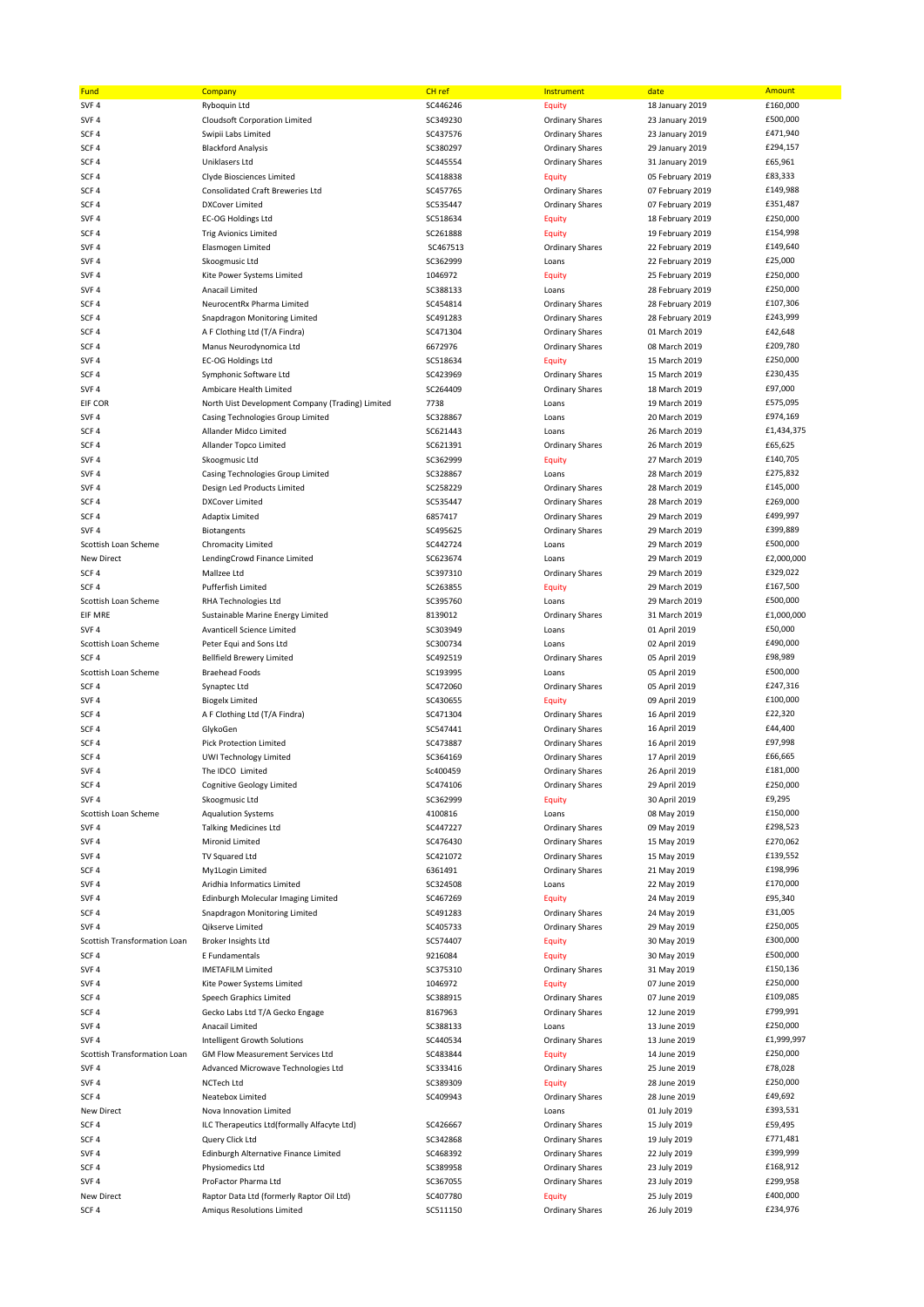SVF 4 Bellrock Technology Limited SC426874 Ordinary Shares 26 July 2019 E499,885<br>SVF 4 Money Dashboard Ltd SC301187 Ordinary Shares 05 August 2019 £1,000,00 SVF 4 Money Dashboard Ltd SC301187 Ordinary Shares 05 August 2019 £1,000,000 Scottish Loan Scheme Antibody Analytics Ltd Scottish Loans Loans Loans Danalytics 2019 E400,000 SVF 4 Calcivis Limited SC403657 Ordinary Shares 07 August 2019 £189,735 SCF 4 Global Surface Intelligence Ltd<br>Scottish Loan Scheme Discovery Flexibles by Care and the CA17982 Loans Coans 09 August 2019 £200,000 Scottish Loan Scheme Discovery Flexibles 2417982 SVF 4 Edinburgh Molecular Imaging Limited SC467269 Equity 09 August 2019 £111,230 SVF 4 MGB Biopharma Limited SC362273 Ordinary Shares 14 August 2019 £111,960 SCF 4 Boundary Technologies SC594509 Ordinary Shares 16 August 2019 £471,973 SVF 4 New Wave Foods SC512270 Ordinary Shares 19 August 2019 £600,000 SCF 4 Actual Analytics Limited SC364524 Ordinary Shares 23 August 2019 £77,386 SCF 4 Censo Biotechnologies CFF 4 Censo Biotechnologies CFF 4 Censo Biotechnologies CFF 4 CENSO 23 August 2019<br>SC363190 Ordinary Shares 23 August 2019 £500,000 SVF 4 MedAnnex Limited SC363190 Ordinary Shares 23 August 2019 £500,000 SCF 4 Spark and Rocket Ltd SC512847 SC512847 Ordinary Shares 23 August 2019 559,998 Scottish Loan Scheme Pacson Limited Pacson and the SC114098 Loans Loans 27 August 2019 E300,000 SVF 4 Ryboquin Ltd SC446246 Equity 29 August 2019 £80,000 SVF 4 IbisVision Ltd SC463676 Ordinary Shares 30 August 2019 £78,835 SVF 4 Cuantec Limited SC531370 Ordinary Shares 02 September 2019 £349,867 Scottish Loan Scheme KBM2018 Ltd t/a Keith Builders Merchants Ltd SC611181 Loans 04 September 2019 £500,000 Scottish Loan Scheme RHA Technologies Ltd SC395760 Loans Loans 04 September 2019 £1,000,000 SCF 4 Boundary Technologies SC594509 SC594509 Ordinary Shares 05 September 2019 E138,474 SVF 4 Robotical Ltd SC524016 Equity 10 September 2019 £115,189 SVF 4 RICO Developments Ltd t/a Adimo SC371462 Ordinary Shares 11 September 2019 £250,262 SCF 4 **SCF 4** Neatebox Limited **SCA09943** SC409943 Ordinary Shares 12 September 2019 **ESO**,607 SCF 4 CardioPrecision Limited SC324703 Ordinary Shares 13 September 2019 £95,695 SCF 4 Kibosh Ltd SC370181 Ordinary Shares 13 September 2019 £389,971 SCF 4 MIME Technologies Ltd SC509452 Ordinary Shares 13 September 2019 E82,312 SCF 4 Consolidated Craft Breweries Ltd SC457765 Ordinary Shares 19 September 2019 6230,041 SCF 4 Snappy Shopper Ltd Snappy Shopper Ltd SC583375 September 2019 5 SC583375 Ordinary Shares 20 September 2019 New Direct Spire Global Subsidiary Inc Subsidiary Inc Clubal Subsidiary Inc US company Company Equity 24 September 2019 £8,000,000 SCF 4 Amiqus Resolutions Limited SC511150 Ordinary Shares 25 September 2019 £163,073 New Direct **Arjowiggins Group Limited** SC634103 Loans Loans 25 September 2019 E6,900,000 New Direct AW Creative Papers Group Limited SC634287 Ordinary Shares 25 September 2019 £100,000 Scottish Transformation Loan Machines with Vision Ltd SCS15025 SC515025 Equity 26 September 2019 £130,000 SCF 4 The SCESS of the SCESS of SC586903 Ordinary Shares 27 September 2019 27 September 2019 2019 2019 2019 20 SVF 4 **Pacla Medical Ltd** SC513633 Ordinary Shares 01 October 2019 **£250,000** E250,000 SVF 4 TV Squared Ltd SC421072 SC421072 Ordinary Shares 01 October 2019 E79,785 SCF 4 **E Fundamentals 1350,000** E Fundamentals CFF 100 E350,000 B 216084 Ordinary Shares 04 October 2019 E350,000 SCF 4 DC Biosciences Limited SC303525 SCF 4 DC Biosciences Limited SC5003525 Creaters of DC Discover 2019 E36,650 SCF 4 MJ Project Holdings SC639014 SC639014 Ordinary Shares 07 October 2019 E309,960 Scottish Loan Scheme Foodmek Foodmek SCO48716 Loans Loans 08 October 2019 £300,000 SVF 4 Sonis Smart Security Ltd SC276546 SC276546 Ordinary Shares 10 October 2019 E50,006<br>SC235066 FIF MRF 14 October 2019 £2.000.000 EIF MRE Orbital Marine Power Limited SC235066 Equity 14 October 2019 £2,000,000 SCF 4 Attis Fitness Ltd SC 554160 SC 554160 Ordinary Shares 16 October 2019 £26,964 SCF 4 SVF 4 3fBio Limited 3fBio Limited SC496410 SC496410 Ordinary Shares 17 October 2019 56118,570 New Direct 1992 LendingCrowd Finance Limited<br>18 October 2019 1992 LIVE IT Group Ltd<br>18 October 2019 1992 2019 1993 2010 2020 SVF 4 LIVE IT Group Ltd **8432364** BOT BOT ASSESS ARE SERVER AND THE SERVER SHARES AND RESERVER SHARES SERVER SHARES Scottish Loan Scheme Pacson Limited **SC114098** Loans 21 October 2019 E110,000 SVF 4 Robotical Ltd SC524016 Equity 21 October 2019 £80,646 SVF 4 Pure LiFi Ltd (Formerly PureVLC Ltd) SC394047 Ordinary Shares 24 October 2019 £1,999,997 New Direct **Mersons Signs Scotter SCOLUS** SCO20547 Loans 25 October 2019 E250,000 SVF 4 Bsolve Limited SC335219 Equity 30 October 2019 £250,000 SVF 4 Cikserve Limited COVERSIAN SCA05733 Continently Scanners 31 October 2019 E92,763 SVF 4 EC-OG Holdings Ltd SC518634 Equity 01 November 2019 £250,000 New Direct SA Scurr Enterprises Limited SC633011 Ordinary Shares 01 November 2019 £29,984 SCF 4 MiAlgae Ltd SC544670 SC544670 Ordinary Shares 05 November 2019 £240,154 SVF 4 Edinburgh Molecular Imaging Limited SC467269 Equity 07 November 2019 £250,000 SVF 4 107ech Systems Limited 10705197 10705197 Ordinary Shares 07 November 2019 £1,636,978 New Direct **LendingCrowd Finance Limited** Loans Loans Loans **1890,000 Loans** 1880,000 **E800,000** SCF 4 SCRS 2019 Document Outsourcing Group Ltd SCD 50254626 Equity Equity 14 November 2019 E40,000<br>SCS Equity 15 November 2019 E658,724 SVF 4 **Administrate Ltd** SC333823 **SC333823** Ordinary Shares 15 November 2019 £658,724 SCF 4 Cyan Forensics Ltd SC538756 Craminal SCS58756 Craminary Shares 22 November 2019 E83,332 SVF 4 NCTech Ltd SC389309 Ordinary Shares 22 November 2019 £799,995 SVF 4 Current Health Ltd SC481544 Ordinary Shares 25 November 2019 £2,000,000 SCF 4 Mallzee Ltd SC397310 SC397310 Ordinary Shares 28 November 2019 £110,410 Scottish Loan Scheme Aqualution Systems and Scottish Loans 29 November 2019 E200,000 SCF 4 **SCF 4** Particle Analytics Limited SC496532 SC496532 Ordinary Shares 29 November 2019 £196,590 SVF 4 MGB Biopharma Limited SC362273 Ordinary Shares 02 December 2019 £111,960 SCF 4 Novosound Ltd SC548124 SC548124 Ordinary Shares 03 December 2019 £310,689 SVF 4 **SCS48124** Ordinary Shares 03 December 2019 **E34,458** CS4,458 Scottish Loan Scheme Albacom Ltd **Albacom Ltd** SC121731 Loans Loans 06 December 2019 £200,000 Scottish Loan Scheme Integrity XL Ltd **SCS66178** Loans Loans 10 December 2019 £350,000 SVF 4 Travelnest Limited CHA Strawber 2019 and Strawber 2019 and Strawber 2019 and Strawber 2019 51,110,000 SVF 4 The IDCO Limited Sc400459 Sc400459 Ordinary Shares 12 December 2019 E130,196 SVF 4 Good.Loop Ltd Socot And SC548356 Ordinary Shares 13 December 2019 E396,483 SVF 4 Novabiotics Limited COM SC272344 Equity 13 December 2019 £333,334 SVF 4 Clikserve Limited Contact Muslim SC405733 Cordinary Shares 17 December 2019 E157,234 SCF 4 Swipii Labs Limited SCA37576 Ordinary Shares 17 December 2019 19 E520,494 SCF 4 Global Surface Intelligence Ltd SC439031 Ordinary Shares 18 December 2019 £22,604 New Direct **LendingCrowd Finance Limited** Lease LendingCrowd Finance Limited **Lease Lease Loans** 18 December 2019 **E271,601**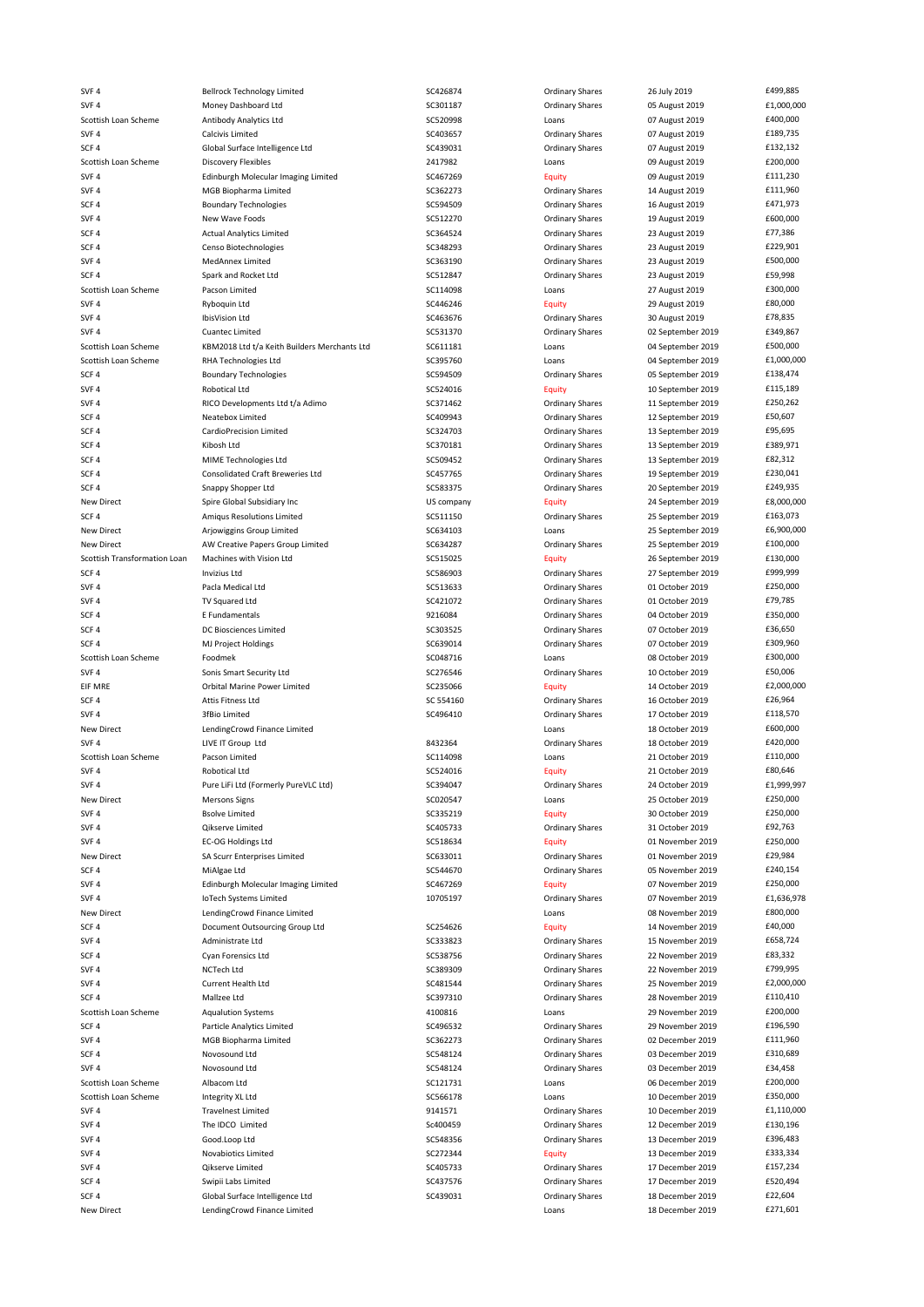| SCF <sub>4</sub> | Drinkshare Holdings Limited | SC549464 | Ordinary Shares | 19 December 2019 | £363,500   |
|------------------|-----------------------------|----------|-----------------|------------------|------------|
| SVF <sub>4</sub> | Nandi Proteins Limited      | SC213462 | Equity          | 20 December 2019 | £100,000   |
| SVF <sub>4</sub> | Mironid Limited             | SC476430 | Ordinary Shares | 23 December 2019 | £93,068    |
| SVF 4            | Ingenious Audio Limited     | SC371076 | Ordinary Shares | 24 December 2019 | £74,999    |
| SVF <sub>4</sub> | <b>Enterobiotix Limited</b> | SC559230 | Ordinary Shares | 30 December 2019 | £1,500,000 |
|                  |                             |          |                 |                  |            |

£70,581,216

181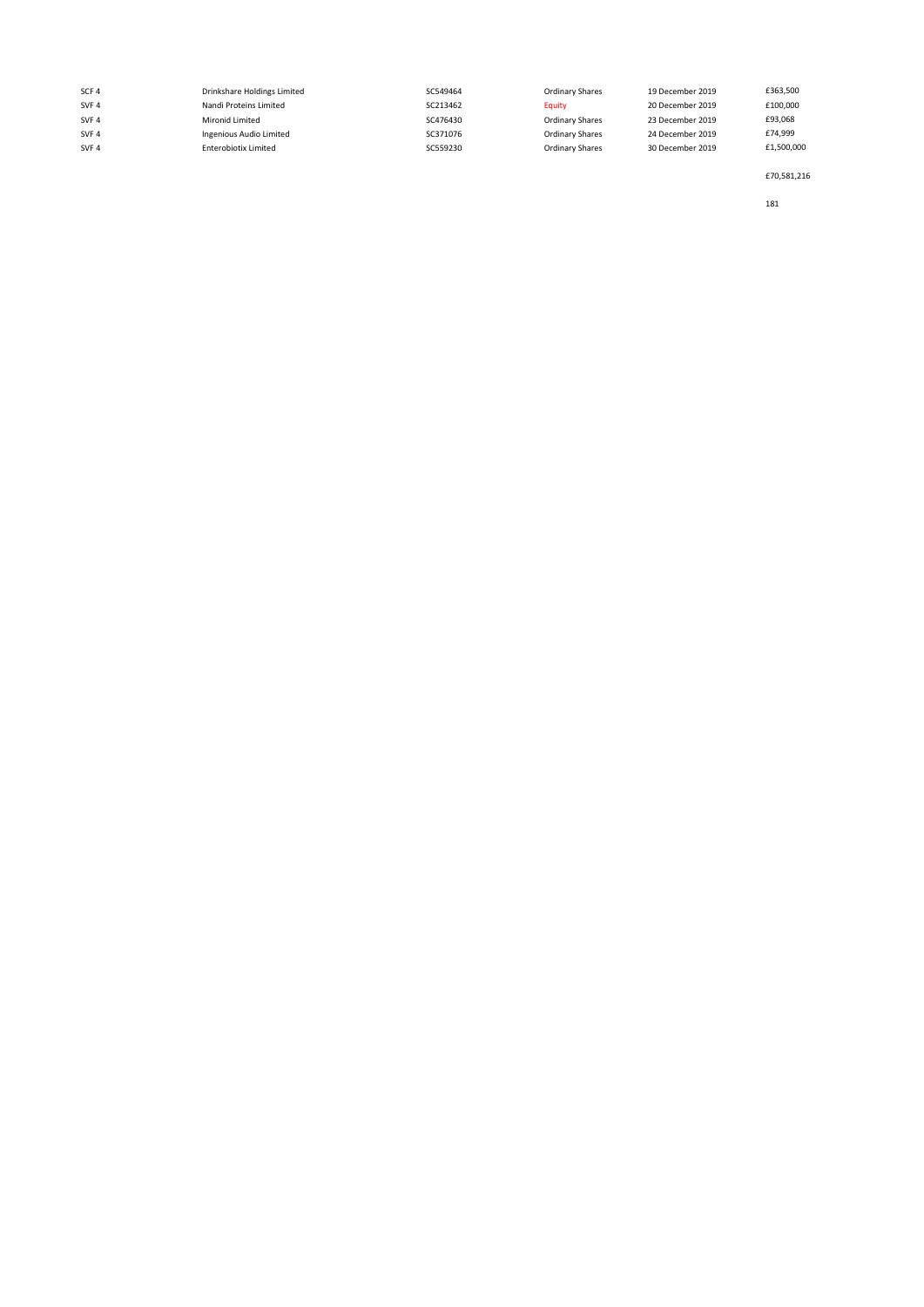| <b>Fund</b>          | Company                                          | CH <sub>ref</sub> | Instrument             | date             | Amount     |
|----------------------|--------------------------------------------------|-------------------|------------------------|------------------|------------|
| SVF <sub>4</sub>     | Ardoughan Limited (Aqualife Services Ltd)        | SC370441          | <b>Ordinary Shares</b> | 14 January 2020  | £274,849   |
| Scottish Loan Scheme | Aubin Limited                                    | SC098401          | Loans                  | 15 January 2020  | £250,000   |
| SCF <sub>4</sub>     | ILC Therapeutics Ltd(formally Alfacyte Ltd)      | SC426667          | <b>Ordinary Shares</b> | 15 January 2020  | £76,000    |
| SVF <sub>4</sub>     | Skoogmusic Ltd                                   | SC362999          | <b>Equity</b>          | 15 January 2020  | £33,000    |
| SCF <sub>4</sub>     | <b>Blackford Analysis</b>                        | SC380297          | <b>Ordinary Shares</b> | 22 January 2020  | £447,502   |
| SCF <sub>4</sub>     | Insignia Technologies                            | SC345231          | <b>Ordinary Shares</b> | 27 January 2020  | £203,182   |
| SCF <sub>4</sub>     | <b>Pick Protection Limited</b>                   | SC473887          | <b>Ordinary Shares</b> | 29 January 2020  | £200,000   |
| SVF <sub>4</sub>     | <b>GM Flow Measurement Services Ltd</b>          | SC483844          | <b>Ordinary Shares</b> | 30 January 2020  | £149,996   |
| SVF <sub>4</sub>     | <b>Biogelx Limited</b>                           | SC430655          | <b>Equity</b>          | 31 January 2020  | £180,000   |
| SCF <sub>4</sub>     | <b>Cyan Forensics Ltd</b>                        | SC538756          | <b>Ordinary Shares</b> | 31 January 2020  | £166,663   |
| SCF <sub>4</sub>     | Novel Technologies Holdings                      | 10787694          | <b>Ordinary Shares</b> | 31 January 2020  | £221,760   |
| SVF <sub>4</sub>     | Obashi Holdings Ltd                              | SC547852          | <b>Equity</b>          | 31 January 2020  | £185,000   |
| SVF <sub>4</sub>     | Vert Rotors UK Limited                           | SC441152          | <b>Ordinary Shares</b> | 04 February 2020 | £235,211   |
| SVF <sub>4</sub>     | TV Squared Ltd                                   | SC421072          | <b>Equity</b>          | 06 February 2020 | £159,687   |
| SCF <sub>4</sub>     | A F Clothing Ltd (T/A Findra)                    | SC471304          | <b>Ordinary Shares</b> | 11 February 2020 | £64,632    |
| SVF <sub>4</sub>     | <b>Travelnest Limited</b>                        | 9141571           | <b>Ordinary Shares</b> | 12 February 2020 | £890,000   |
| SCF <sub>4</sub>     | <b>Consolidated Craft Breweries Ltd</b>          | SC457765          | <b>Ordinary Shares</b> | 13 February 2020 | £140,010   |
| Scottish Loan Scheme | RigQuip Drilling Services Ltd                    | SC324594          | Loans                  | 13 February 2020 | £500,000   |
|                      | Scottish Transformation Machines with Vision Ltd | SC515025          | <b>Equity</b>          | 14 February 2020 | £130,000   |
| EIF COR              | Binn Hill (known as Our Community Energy)        |                   | Loans                  | 19 February 2020 | £1,261,715 |
| SCF <sub>4</sub>     | Saloca Ltd (trading as Appointedd)               | SC392223          | <b>Ordinary Shares</b> | 26 February 2020 | £149,043   |
| SVF <sub>4</sub>     | Greengage Agritech Limited                       | 6573320           | <b>Equity</b>          | 27 February 2020 | £137,500   |
| SCF <sub>4</sub>     | Macomics                                         | SC612928          | <b>Ordinary Shares</b> | 27 February 2020 | £612,214   |
| SVF <sub>4</sub>     | The Buffalo Farm                                 | SC277293          | <b>Ordinary Shares</b> | 28 February 2020 | £299,970   |
| SCF <sub>4</sub>     | Optoscribe Ltd                                   | SC379511          | <b>Ordinary Shares</b> | 02 March 2020    | £479,304   |
| SCF <sub>4</sub>     | <b>HS Vision Limited</b>                         | SC623540          | <b>Ordinary Shares</b> | 03 March 2020    | £46,000    |
| Scottish Loan Scheme | <b>Dynamic Edge Solutions Limited</b>            | SC353045          | Loans                  | 04 March 2020    | £350,000   |
| SVF <sub>4</sub>     | Nc'nean Distillery Limited                       | SC445789          | <b>Ordinary Shares</b> | 04 March 2020    | £292,524   |
| SVF <sub>4</sub>     | <b>Horizon Proteins</b>                          | SC491595          | <b>Ordinary Shares</b> | 05 March 2020    | £14,995    |
| SVF <sub>4</sub>     | Qikserve Limited                                 | SC405733          | <b>Ordinary Shares</b> | 05 March 2020    | £249,997   |
| SVF <sub>4</sub>     | Spark and Rocket Ltd                             | SC512847          | <b>Ordinary Shares</b> | 10 March 2020    | £58,479    |
| SCF <sub>4</sub>     | Censo Biotechnologies                            | SC348293          | <b>Ordinary Shares</b> | 11 March 2020    | £284,994   |
| SVF <sub>4</sub>     | Advanced Microwave Technologies Ltd              | SC333416          | <b>Ordinary Shares</b> | 13 March 2020    | £94,210    |
| SCF <sub>4</sub>     | Speech Graphics Limited                          |                   | <b>Ordinary Shares</b> | 13 March 2020    | £73,192    |
| Scottish Loan Scheme | <b>Aqualution Systems</b>                        | 4100816           | Loans                  | 18 March 2020    | £100,000   |
| SCF <sub>4</sub>     | <b>Boundary Technologies</b>                     | SC594509          | <b>Ordinary Shares</b> | 19 March 2020    | £487,911   |
| SCF4                 | Sistemic Scotland Limited                        | SC335158          | <b>Ordinary Shares</b> | 20 March 2020    | £138,190   |
| SCF <sub>4</sub>     | Saloca Ltd (trading as Appointedd)               | SC392223          | <b>Ordinary Shares</b> | 23 March 2020    | £224,729   |
| EIF Other            | Celtic Renewables Grangemouth plc                |                   | Loans                  | 26 March 2020    | £6,605,000 |
| SVF <sub>4</sub>     | Mironid Limited                                  | SC476430          | <b>Ordinary Shares</b> | 26 March 2020    | £93,068    |
| SCF <sub>4</sub>     | My1Login Limited                                 | 6361491           | <b>Ordinary Shares</b> | 26 March 2020    | £69,000    |
| SVF <sub>4</sub>     | Edinburgh Alternative Finance Limited            | SC468392          | <b>Ordinary Shares</b> | 27 March 2020    | £929,542   |
| SVF <sub>4</sub>     | Edinburgh Alternative Finance Limited            |                   | <b>Ordinary Shares</b> | 27 March 2020    | £0         |
| Scottish Loan Scheme | Pacson Limited                                   | SC114098          | Loans                  | 27 March 2020    | £190,000   |
| Scottish Loan Scheme | Kaseum Technology Limited                        | SC556978          | Loans                  | 30 March 2020    | £500,000   |
| SCF <sub>4</sub>     | Safetray Products Limited                        | SC371800          | <b>Ordinary Shares</b> | 31 March 2020    | £15,996    |
| SVF <sub>4</sub>     | <b>EC-OG Holdings Ltd</b>                        | SC518634          | <b>Ordinary Shares</b> | 01 April 2020    | £161,748   |
| SCF <sub>4</sub>     | Uniklasers Ltd                                   | SC445554          | <b>Ordinary Shares</b> | 03 April 2020    | £36,263    |
| SVF <sub>4</sub>     | <b>EC-OG Holdings Ltd</b>                        | SC518634          | <b>Ordinary Shares</b> | 06 April 2020    | £13,248    |
| SCF <sub>4</sub>     | Aveni Ltd (was Hatch-Al Ltd)                     | SC600143          | <b>Ordinary Shares</b> | 08 April 2020    | £149,499   |
| SVF <sub>4</sub>     | <b>Cuantec Limited</b>                           | SC531370          | <b>Ordinary Shares</b> | 14 April 2020    | £219,971   |
| SCF <sub>4</sub>     | <b>Consolidated Craft Breweries Ltd</b>          | SC457765          | <b>Ordinary Shares</b> | 15 April 2020    | £53,740    |
| SCF <sub>4</sub>     | Censo Biotechnologies                            | SC348293          | <b>Ordinary Shares</b> | 17 April 2020    | £39,999    |
| SVF <sub>4</sub>     | Blockstar Developments Ltd t/a Zumo Money        | SC583644          | <b>Equity</b>          | 21 April 2020    | £200,000   |
| SCF <sub>4</sub>     | <b>Boundary Technologies</b>                     | SC594509          | <b>Ordinary Shares</b> | 22 April 2020    | £191,855   |
| SCF <sub>4</sub>     | <b>Curo Compensation Limited</b>                 | SC366382          | <b>Equity</b>          | 22 April 2020    | £239,000   |
| SCF <sub>4</sub>     | My1Login Limited                                 | 6361491           | <b>Ordinary Shares</b> | 22 April 2020    | £58,346    |
| SVF <sub>4</sub>     | Calcivis Limited                                 | SC403657          | <b>Ordinary Shares</b> | 27 April 2020    | £599,996   |
| SCF4                 | Mallzee Ltd (Formerly Ambassador Uni Ltd)        | SC397310          | <b>Ordinary Shares</b> | 27 April 2020    | £81,141    |
| SCF <sub>4</sub>     | Amigus Resolutions Limited                       | SC511150          | <b>Ordinary Shares</b> | 29 April 2020    | £51,711    |
| SCF <sub>4</sub>     | Aptus Systems (Spoonfed)                         | SC382380          | <b>Ordinary Shares</b> | 29 April 2020    | £146,153   |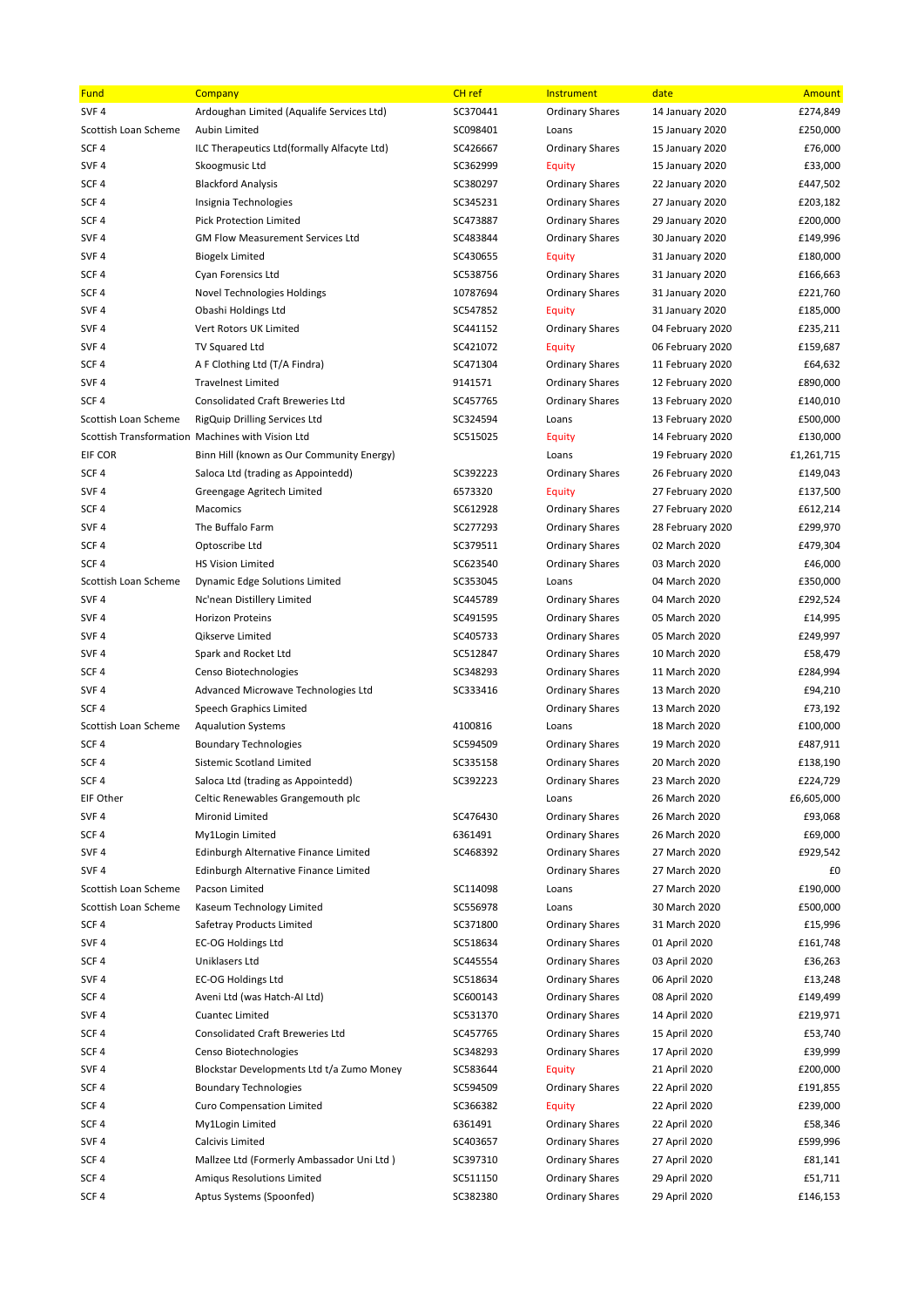| SCF <sub>4</sub>     | Uniklasers Ltd                              | SC445554  | <b>Ordinary Shares</b> | 01 May 2020                  | £280,198   |
|----------------------|---------------------------------------------|-----------|------------------------|------------------------------|------------|
| Scottish Loan Scheme | Albacom Ltd                                 | SC121731  | Loans                  | 05 May 2020                  | £200,000   |
| SVF <sub>4</sub>     | Epipole Ltd                                 | SC391348  | <b>Ordinary Shares</b> | 13 May 2020                  | £491,494   |
| SCF <sub>4</sub>     | <b>Bellfield Brewery Limited</b>            | SC492519  | <b>Ordinary Shares</b> | 15 May 2020                  | £63,578    |
| Scottish Loan Scheme | Ably Resources Ltd                          | SC279302  | Loans                  | 20 May 2020                  | £500,000   |
| SCF <sub>4</sub>     | <b>Bio-Images Drug Delivery Limited</b>     | SC383233  | <b>Ordinary Shares</b> | 22 May 2020                  | £168,560   |
| <b>SVFIII</b>        | Pneumagen (Holdings)                        | SC659798  | <b>Ordinary Shares</b> | 22 May 2020                  | £721,783   |
| SVFIII               | Pneumagen (Holdings)                        |           | <b>Ordinary Shares</b> | 22 May 2020                  | £132,837   |
| SVF <sub>4</sub>     | Pneumagen (Holdings)                        |           | <b>Ordinary Shares</b> | 25 May 2020                  | £999,993   |
| SCF <sub>4</sub>     | Manus Neurodynomica Ltd                     | 6672976   | <b>Ordinary Shares</b> | 27 May 2020                  | £290,547   |
| SVF <sub>4</sub>     | Dimensional Imaging Limited                 | SC241791  | <b>Ordinary Shares</b> | 28 May 2020                  | £137,836   |
| EIF COR              | <b>Morvolts Limited</b>                     | SC 631215 | Loans                  | 28 May 2020                  | £2,234,000 |
| SCF <sub>4</sub>     | <b>Reactec Limited</b>                      | SC221428  | <b>Ordinary Shares</b> | 29 May 2020                  | £302,960   |
| SCF <sub>4</sub>     | <b>Earthbound Games Ltd</b>                 | SC553103  | <b>Ordinary Shares</b> | 03 June 2020                 | £50,213    |
| SVF <sub>4</sub>     | ProFactor Pharma Ltd                        | SC367055  | <b>Ordinary Shares</b> | 05 June 2020                 | £299,958   |
| <b>New Direct</b>    | RHA Technologies Ltd                        | SC395760  | <b>Equity</b>          | 05 June 2020                 | £600,000   |
| SCF4                 | <b>Cumulus Oncology Limited</b>             | SC581311  | <b>Ordinary Shares</b> | 09 June 2020                 | £141,221   |
| SVF <sub>4</sub>     | Ambicare Health Limited (formerly Lumicure) | SC264409  | <b>Ordinary Shares</b> | 10 June 2020                 | £140,000   |
| SCF <sub>4</sub>     | <b>Cumulus Oncology Limited</b>             | SC581311  | <b>Ordinary Shares</b> | 10 June 2020                 | £703,330   |
| EIF Other            | <b>Heliex Power</b>                         | SC387672  | <b>Ordinary Shares</b> | 12 June 2020                 | £300,000   |
| SCF 4                | Klik2Learn Ltd (formerly K2L Limited)       | SC367420  | <b>Ordinary Shares</b> | 12 June 2020                 | £38,840    |
| SCF 4                | Trojan Energy Ltd                           | SC547728  | <b>Ordinary Shares</b> | 15 June 2020                 | £428,270   |
| SVF 4                |                                             | SC479036  |                        | 26 June 2020                 |            |
| SCF <sub>4</sub>     | <b>Blazing Keep Limited</b>                 |           | <b>Ordinary Shares</b> |                              | £140,000   |
|                      | Cytomos Ltd                                 | SC401416  | <b>Ordinary Shares</b> | 26 June 2020<br>26 June 2020 | £68,552    |
| Scottish Loan Scheme | Project Firefly Ltd (Quorum Cyber Security) | SC662799  | Loans                  |                              | £300,000   |
| SVF <sub>4</sub>     | Project Firefly Ltd (Quorum Cyber Security) | SC662799  | Loans                  | 26 June 2020                 | £850,000   |
| SVF <sub>4</sub>     | Project Firefly Ltd (Quorum Cyber Security) |           | <b>Ordinary Shares</b> | 26 June 2020                 | £350,000   |
| SCF <sub>4</sub>     | ILC Therapeutics Ltd(formally Alfacyte Ltd) | SC426667  | <b>Ordinary Shares</b> | 29 June 2020                 | £79,931    |
| Scottish Loan Scheme | Odro Limited                                | SC415532  | Loans                  | 01 July 2020                 | £250,000   |
| SVF <sub>4</sub>     | Sunamp Limited                              | SC293690  | <b>Ordinary Shares</b> | 01 July 2020                 | £700,000   |
| SVF <sub>4</sub>     | Morrison Glasgow Distillers Limited         | SC439174  | <b>Ordinary Shares</b> | 03 July 2020                 | £513,308   |
| SVF <sub>4</sub>     | Obashi Holdings Ltd                         | SC547852  | <b>Equity</b>          | 03 July 2020                 | £150,000   |
| <b>New Direct</b>    | RHA Technologies Ltd                        | SC395760  | <b>Equity</b>          | 08 July 2020                 | £200,000   |
| SCF <sub>4</sub>     | Amigus Resolutions Limited                  | SC511150  | <b>Ordinary Shares</b> | 09 July 2020                 | £257,170   |
| SCF <sub>4</sub>     | <b>Boundary Technologies</b>                | SC594509  | <b>Ordinary Shares</b> | 09 July 2020                 | £49,997    |
| Scottish Loan Scheme | Aubin Limited                               | SC098401  | Loans                  | 10 July 2020                 | £250,000   |
| SVF <sub>4</sub>     | Skoogmusic Ltd                              | SC362999  | <b>Ordinary Shares</b> | 13 July 2020                 | £56,667    |
| SVF <sub>4</sub>     | Kumulos Ltd                                 | SC495224  | <b>Ordinary Shares</b> | 14 July 2020                 | £35,250    |
| SVF <sub>4</sub>     | Sofant Technologies Ltd                     | Sc409777  | <b>Ordinary Shares</b> | 16 July 2020                 | £299,959   |
| SVF 4                | Newmake Limited t/a Holyrood Distillery     | SC462779  | <b>Equity</b>          | 20 July 2020                 | £433,000   |
| Scottish Loan Scheme | Layer Systems Limited                       |           | Loans                  | 21 July 2020                 | £125,000   |
| Scottish Loan Scheme | RigQuip Drilling Services Ltd               | SC324594  | Loans                  | 21 July 2020                 | £500,000   |
| Scottish Loan Scheme | Aridhia Informatics Limited                 | SC324508  | Loans                  | 24 July 2020                 | £250,000   |
| SCF 4                | <b>CardioPrecision Limited</b>              | SC324703  | <b>Ordinary Shares</b> | 24 July 2020                 | £69,301    |
| SVF <sub>4</sub>     | Ryboquin Ltd                                | SC446246  | <b>Equity</b>          | 28 July 2020                 | £150,000   |
| SVF 4                | Clear Surgical Ltd.                         | SC441280  | <b>Ordinary Shares</b> | 29 July 2020                 | £99,944    |
| SCF <sub>4</sub>     | Red 61 Limited                              | SC235054  | <b>Ordinary Shares</b> | 04 August 2020               | £140,503   |
| SVF <sub>4</sub>     | MedAnnex Limited                            | SC363190  | <b>Ordinary Shares</b> | 12 August 2020               | £500,000   |
| SVF <sub>4</sub>     | <b>DXCover Limited</b>                      | SC535447  | <b>Ordinary Shares</b> | 24 August 2020               | £1,179,998 |
| SVF <sub>4</sub>     | TC BioPharm Limited                         | SC453579  | <b>Ordinary Shares</b> | 25 August 2020               | £1,499,969 |
| SVF <sub>4</sub>     | <b>Chromacity Limited</b>                   | SC442724  | <b>Ordinary Shares</b> | 28 August 2020               | £235,110   |
| SVF <sub>4</sub>     | Omideon Limited                             |           | <b>Ordinary Shares</b> | 01 September 2020            | £174,997   |
| SCF <sub>4</sub>     | <b>Boundary Technologies</b>                | SC594509  | <b>Ordinary Shares</b> | 03 September 2020            | £50,996    |
| SCF <sub>4</sub>     | Carcinotech Limited                         | SC604026  | <b>Ordinary Shares</b> | 04 September 2020            | £46,047    |
| SVF <sub>4</sub>     | Sonis Smart Security Ltd                    | SC276546  | <b>Ordinary Shares</b> | 08 September 2020            | £19,998    |
| ESGCF                | Aveni Ltd (was Hatch-Al Ltd)                | SC600143  | <b>Equity</b>          | 11 September 2020            | £240,000   |
| ESGCF                | Causeway Therapeutics Limited               | SC518335  | <b>Equity</b>          | 11 September 2020            | £220,000   |
| ESGCF                | <b>Cuantec Limited</b>                      | SC531370  | <b>Equity</b>          | 11 September 2020            | £240,000   |
| ESGCF                | Vistalworks Limited                         | SC622588  | <b>Equity</b>          | 11 September 2020            | £240,000   |
| ESGCF                | Armadilla Limited                           | SC381637  | <b>Equity</b>          | 16 September 2020            | £240,000   |
| ESGCF                | <b>Biogelx Limited</b>                      | SC430655  | <b>Equity</b>          | 16 September 2020            | £152,000   |
| ESGCF                | Celtic Renewables Limited                   | SC394571  | <b>Equity</b>          | 16 September 2020            | £240,000   |
|                      |                                             |           |                        |                              |            |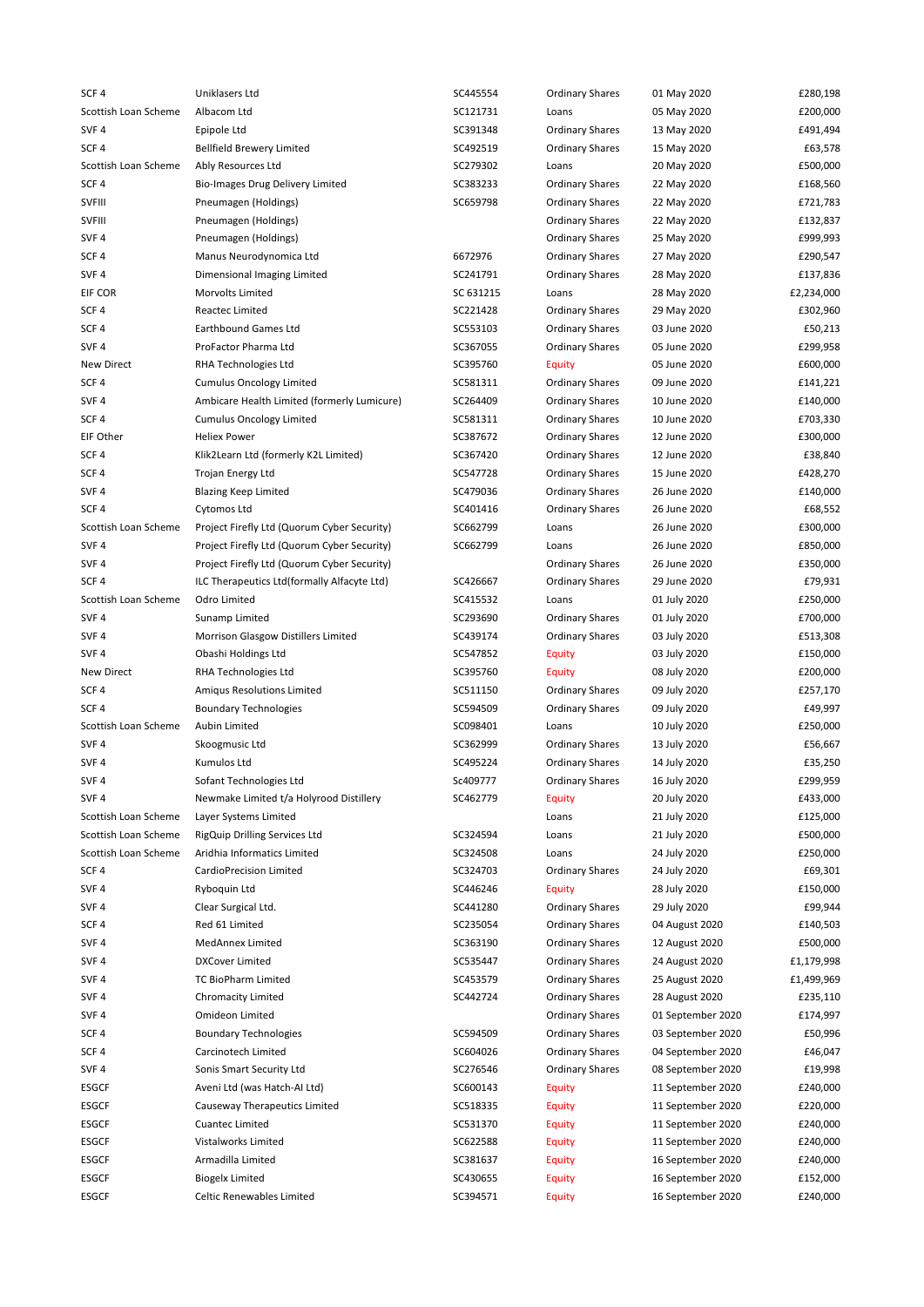| ESGCF            | Comcarde Limited                                 | SC454090 | <b>Equity</b>          | 16 September 2020 | £240,000 |
|------------------|--------------------------------------------------|----------|------------------------|-------------------|----------|
| <b>ESGCF</b>     | <b>EC-OG Holdings Ltd</b>                        | SC518634 | <b>Equity</b>          | 16 September 2020 | £228,000 |
| <b>ESGCF</b>     | Elasmogen Limited                                | SC467513 | <b>Equity</b>          | 16 September 2020 | £220,000 |
| <b>ESGCF</b>     | Find A Player                                    | SC458695 | <b>Equity</b>          | 16 September 2020 | £240,000 |
| <b>ESGCF</b>     | <b>Healthy Nibbles Ltd</b>                       | SC462989 | <b>Equity</b>          | 16 September 2020 | £240,000 |
| <b>ESGCF</b>     | Kumulos Ltd                                      | SC495224 | <b>Equity</b>          | 16 September 2020 | £240,000 |
| <b>ESGCF</b>     | Obashi Holdings Ltd                              | SC547852 | <b>Equity</b>          | 16 September 2020 | £240,000 |
| <b>ESGCF</b>     | Pacla Medical Ltd                                | SC513633 | <b>Equity</b>          | 16 September 2020 | £160,000 |
| <b>ESGCF</b>     | PlanSea Solutions Limited                        | SC562091 | <b>Equity</b>          | 16 September 2020 | £240,000 |
| <b>ESGCF</b>     | <b>PXYL Limited</b>                              | SC568749 |                        | 16 September 2020 | £240,000 |
|                  |                                                  |          | <b>Equity</b>          |                   |          |
| ESGCF            | RAB Microfluidics Research & Development Company | SC541536 | <b>Equity</b>          | 16 September 2020 | £239,334 |
| ESGCF            | Shot Scope Technologies Ltd                      | SC493535 | <b>Equity</b>          | 16 September 2020 | £234,730 |
| <b>ESGCF</b>     | Snappy Shopper Ltd                               | SC583375 | <b>Equity</b>          | 16 September 2020 | £235,946 |
| <b>ESGCF</b>     | Sublime Digital Limited                          | SC565267 | <b>Equity</b>          | 16 September 2020 | £200,000 |
| <b>ESGCF</b>     | Sustainably Ltd                                  | SC521865 | <b>Equity</b>          | 16 September 2020 | £240,000 |
| <b>ESGCF</b>     | Swipii Labs Limited                              | SC437576 | <b>Equity</b>          | 16 September 2020 | £219,452 |
| <b>ESGCF</b>     | Vert Rotors UK Limited                           | SC441152 | <b>Equity</b>          | 16 September 2020 | £240,000 |
| <b>ESGCF</b>     | VizCareer Digital Limited                        | SC582962 | <b>Equity</b>          | 16 September 2020 | £240,000 |
| <b>ESGCF</b>     | <b>WE.DATA LIMITED</b>                           | SC454902 | <b>Equity</b>          | 16 September 2020 | £240,000 |
| <b>ESGCF</b>     | Xergy Group Limited                              | SC610556 | <b>Equity</b>          | 16 September 2020 | £240,000 |
| <b>ESGCF</b>     | Aptus Systems (Spoonfed)                         | SC382380 | <b>Equity</b>          | 18 September 2020 | £240,000 |
| <b>ESGCF</b>     | Clean Water Designs                              | SC590462 | <b>Equity</b>          | 18 September 2020 | £236,680 |
| <b>ESGCF</b>     | Craft Prospect Ltd                               | SC557385 | <b>Equity</b>          | 18 September 2020 | £230,400 |
| <b>ESGCF</b>     | Dragonflai (Formerly CensorPic Ltd)              | SC600455 | <b>Equity</b>          | 18 September 2020 | £240,000 |
| <b>ESGCF</b>     | <b>Enocell Limited</b>                           | SC410882 | <b>Equity</b>          | 18 September 2020 | £234,607 |
| <b>ESGCF</b>     | MIME Technologies Ltd                            | SC509452 | <b>Equity</b>          | 18 September 2020 | £198,776 |
|                  |                                                  | SC502996 |                        |                   |          |
| ESGCF            | North Swell Technologies Limited                 |          | <b>Equity</b>          | 18 September 2020 | £154,400 |
| <b>ESGCF</b>     | Raven Controls Limited                           | SC567055 | <b>Equity</b>          | 18 September 2020 | £176,000 |
| <b>ESGCF</b>     | Septillion Technologies Limited                  | SC566328 | <b>Equity</b>          | 18 September 2020 | £210,207 |
| <b>ESGCF</b>     | Snapdragon Monitoring Limited                    | SC491283 | <b>Equity</b>          | 18 September 2020 | £160,000 |
| <b>ESGCF</b>     | Spark and Rocket Ltd                             | SC512847 | <b>Equity</b>          | 18 September 2020 | £80,000  |
| <b>ESGCF</b>     | Stortera Ltd (formerlyPower Migration Partners)  | SC458432 | <b>Equity</b>          | 18 September 2020 | £239,280 |
| <b>ESGCF</b>     | TheVeganKind Ltd                                 | 8610535  | <b>Equity</b>          | 18 September 2020 | £240,000 |
| <b>ESGCF</b>     | Utopi Ltd                                        | SC626120 | Equity                 | 18 September 2020 | £221,164 |
| SCF <sub>4</sub> | Amigus Resolutions Limited                       | SC511150 | <b>Ordinary Shares</b> | 21 September 2020 | £38,222  |
| SVF <sub>4</sub> | SecondPerspective (Sujibfr)                      | SC575638 | <b>Ordinary Shares</b> | 21 September 2020 | £122,996 |
| <b>ESGCF</b>     | Amiqus Resolutions Limited                       | SC511150 | <b>Equity</b>          | 23 September 2020 | £240,000 |
| <b>ESGCF</b>     | Atterley.com Holdings Limited                    | SC548132 | <b>Equity</b>          | 23 September 2020 | £240,000 |
| <b>ESGCF</b>     | Beringar Ltd                                     | SC536808 | <b>Equity</b>          | 23 September 2020 | £204,000 |
| <b>ESGCF</b>     | <b>Biotangents</b>                               | SC495625 | <b>Equity</b>          | 23 September 2020 | £240,000 |
| <b>ESGCF</b>     | <b>Blackford Analysis</b>                        | SC380297 | <b>Equity</b>          | 23 September 2020 | £240,000 |
| <b>ESGCF</b>     | Cam Solutions T/A Coach Logic                    | SC405805 | <b>Equity</b>          | 23 September 2020 | £160,000 |
| <b>ESGCF</b>     | Clear Surgical Ltd.                              | SC441280 | <b>Equity</b>          | 23 September 2020 | £240,000 |
| ESGCF            | <b>Cytomos Ltd</b>                               | SC401416 | <b>Equity</b>          | 23 September 2020 | £240,000 |
| ESGCF            | DeltaTek Oil Tools Limited                       | SC487791 | Equity                 | 23 September 2020 | £240,000 |
| <b>ESGCF</b>     | E Fundamentals                                   | 9216084  | <b>Equity</b>          | 23 September 2020 | £240,000 |
|                  |                                                  |          |                        | 23 September 2020 |          |
| <b>ESGCF</b>     | Farm-Hand                                        | SC590302 | <b>Equity</b>          |                   | £40,000  |
| <b>ESGCF</b>     | Good.Loop Ltd                                    | SC548356 | <b>Equity</b>          | 23 September 2020 | £235,983 |
| <b>ESGCF</b>     | ILC Therapeutics Ltd(formally Alfacyte Ltd)      | SC426667 | <b>Equity</b>          | 23 September 2020 | £160,000 |
| <b>ESGCF</b>     | Kingdom Technologies Ltd                         | SC601699 | <b>Equity</b>          | 23 September 2020 | £173,600 |
| <b>ESGCF</b>     | Machines with Vision Ltd                         | SC515025 | <b>Equity</b>          | 23 September 2020 | £240,000 |
| <b>ESGCF</b>     | Oceanium Ltd                                     | SC600414 | <b>Equity</b>          | 23 September 2020 | £53,234  |
| <b>ESGCF</b>     |                                                  |          |                        |                   |          |
| <b>ESGCF</b>     | Ongen Ltd                                        | SC489525 | <b>Equity</b>          | 23 September 2020 | £212,496 |
|                  | Optoscribe Ltd                                   | SC379511 | <b>Equity</b>          | 23 September 2020 | £240,000 |
| <b>ESGCF</b>     | Particle Analytics Limited                       | SC496532 | <b>Equity</b>          | 23 September 2020 | £196,000 |
| <b>ESGCF</b>     | Synaptec Ltd                                     | SC472060 | <b>Equity</b>          | 23 September 2020 | £215,760 |
| ESGCF            | uFraction8 Limited                               | SC562625 | <b>Equity</b>          | 23 September 2020 | £160,000 |
| ESGCF            | Calcivis Limited                                 | SC403657 | <b>Equity</b>          | 24 September 2020 | £241,901 |
| <b>ESGCF</b>     | Clyde Biosciences Limited                        | SC418838 | <b>Equity</b>          | 24 September 2020 | £240,000 |
| ESGCF            | Cyan Forensics Ltd                               | SC538756 | <b>Equity</b>          | 24 September 2020 | £239,274 |
| ESGCF            | Edinburgh Alternative Finance Limited            | SC468392 | <b>Equity</b>          | 24 September 2020 | £240,000 |
| ESGCF            | Libero Pharma Ltd                                | SC615523 | <b>Equity</b>          | 24 September 2020 | £240,000 |